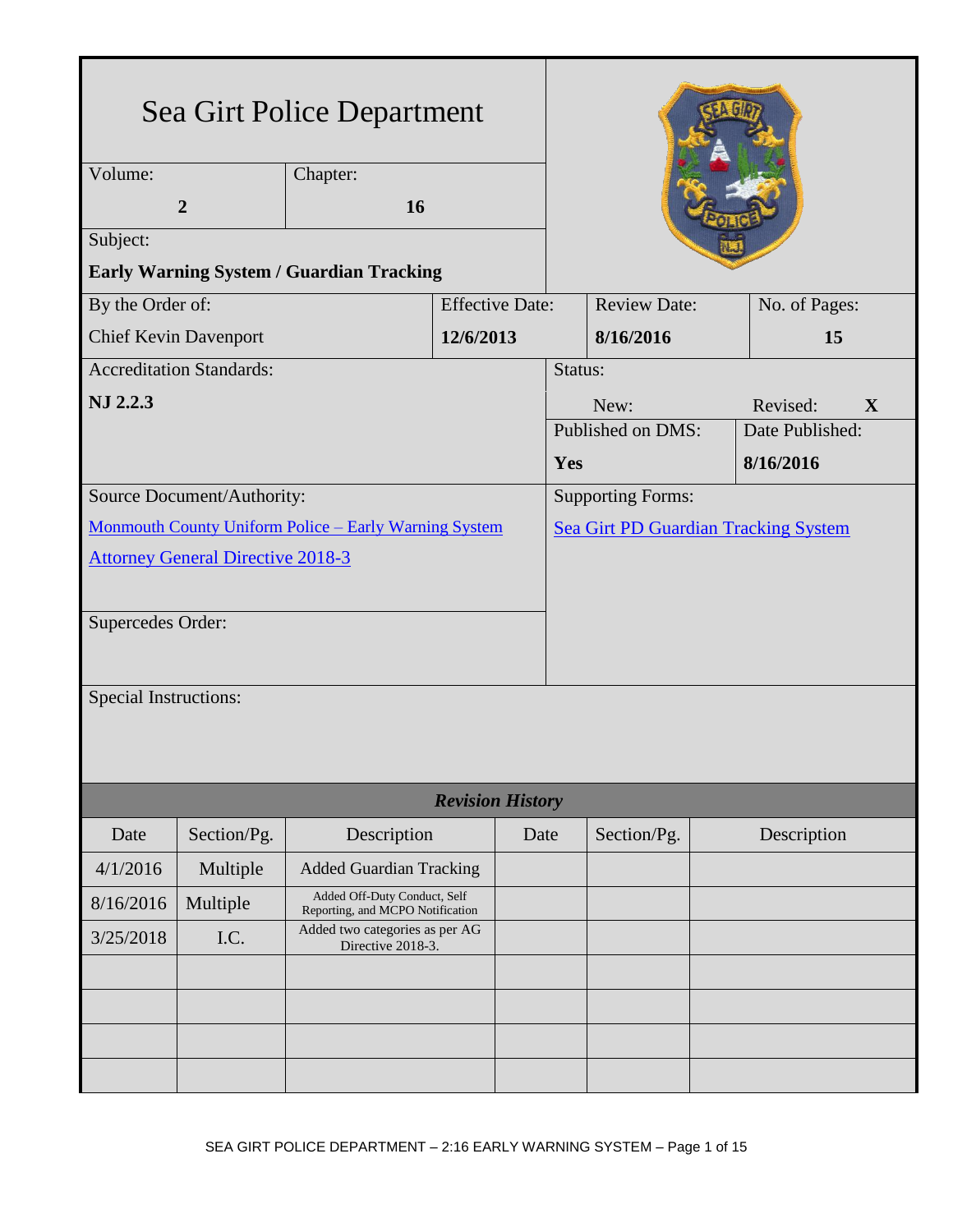- **PURPOSE** The Sea Girt Police Department is committed to providing law enforcement services that are fair, effective, and impartially applied. The purpose of this written directive is to establish a personnel early warning system.
- **POLICY** It is the policy of the Sea Girt Police Department to implement and utilize an early warning system. The early warning system will be used for tracking and reviewing incidents of risk and to identify any pattern or practice by any member of this agency which warrants timely intervention or remediation before it can escalate into a more serious problem, consistent with Attorney General Guidelines.

### **PROCEDURE:**

## **I. EARLY WARNING SYSTEM**

- A. The Early Warning System is designed to detect patterns and trends before the conduct escalates into more serious problems. As such, employees must understand that the early warning system is not identical to the disciplinary process. Although it is possible that disciplinary action may be taken as the result of evidence that rules and regulations were violated, this is not the sole or even primary intent of the system. The primary intent of an early warning system is to address potential problems through the use of appropriate management and supervisory strategies **before** formal discipline is warranted.
- B. All levels of supervision, especially first line supervisors, are expected to recognize potentially at-risk employees, identify training needs and provide professional support in a consistent and fair manner. Emphasis should be placed on anticipating problems among employees before they result in improper performance or conduct.
- C. Many different measures of employee performance can be regularly examined for patterns or practices that may indicate potential problems. These performance measures include, but are not limited to, the following documented indicators:
	- 1. Criminal investigations or complaints made against the employee;
	- 2. Internal complaints, regardless of outcome;
	- 3. Civil actions files, regardless of outcome;
	- 4. Incidents of force usage, including firearms discharges and use of non-deadly force;
	- 5. Claims of duty-related injury;
	- 6. Incidents of arrested persons injured;
	- 7. Vehicle pursuits;
	- 8. Vehicle collisions;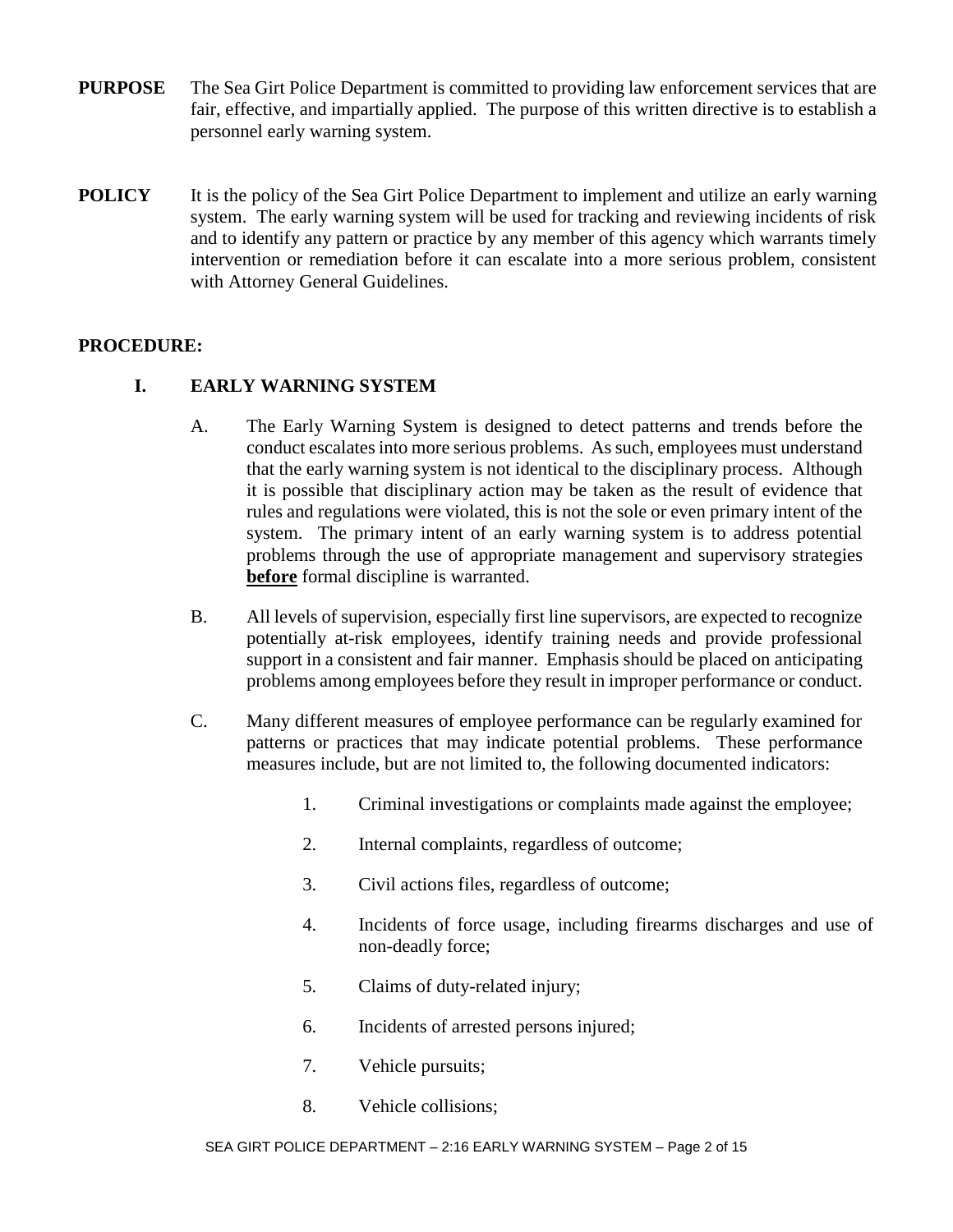- 9. Cases rejected or dismissed by the prosecutor
- 10. Evidence suppressed by the court
- 11. Tardiness;
- 12. Excessive sick time usage;
- 13. Officer Involved in Domestic Violence
- 14. Employee involved in a high conflict period (separation or breakup) with spouse or intimate partner.
- 15. Other data to measure. These incidents may be higher than normal or indicate questionable circumstances:
	- a. Search and Seizures
	- b. Motor Vehicle Stops
	- c. Arrests for resisting arrest
	- d. Arrests for assault on a law enforcement officer
- 16. Reprimand, either Written or Oral.
- 17. Off-Duty Contact with Law Enforcement Agencies as a result of personal conduct.
- 18. Neglect of Duty.
- 19. Insubordination.
- D. The above behaviors should be monitored for patterns of questionable conduct.
- E. Generally, three (3) instances of **questionable conduct** or flag indicators within a six (6) month period would initiate the early warning system process.
	- 1. Incidents, indicators, or other monitored behavior shall be entered and monitored through the Guardian Tracking System. Each category will be assigned a numeric value which will correspond to the weight that particular behavior carries when triggering an early warning system flag. For example, an officer involved domestic violence incident carries a higher weight than a sick day.
	- 2. Once an early warning system flag is triggered, the circumstances and behaviors will be evaluated by the internal affairs function to determine if the employee should be entered into the early warning system process or corrective actions.
		- a. The internal affairs function shall determine if the flag was raised as a false positive or the employee truly requires intervention.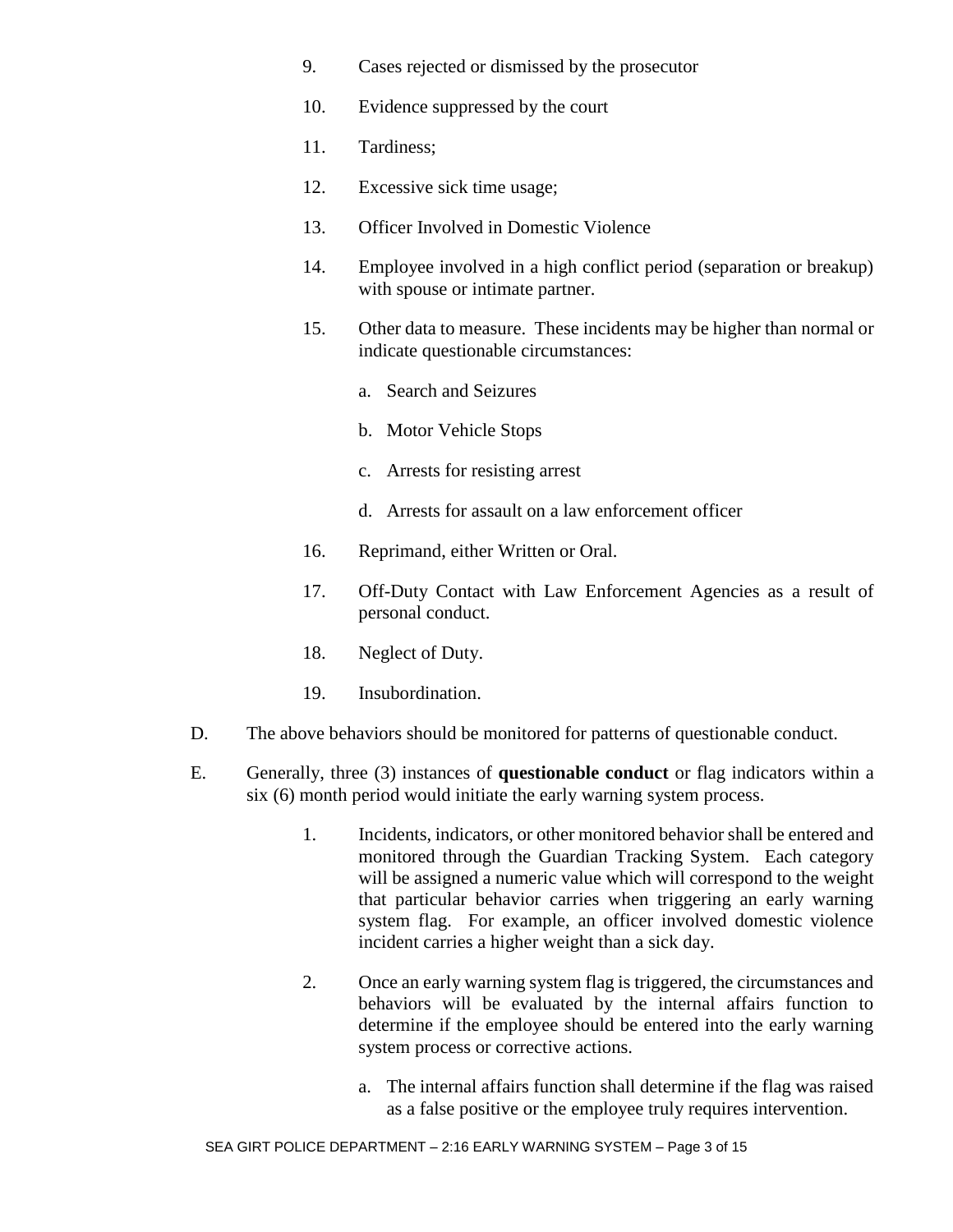3. All flags triggered in the early warning system shall require a response by the internal affairs function, documenting the outcome of their review.

### **II. ADMINISTRATION OF EARLY WARNING SYSTEM**

- A. The early warning system is primarily the responsibility of the supervisor of the Internal Affairs Function; but, any supervisor may initiate the early warning process based upon their own observations. Emphasis should be placed on anticipating employee problems before it results in improper performance or conduct.
- B. Internal Affairs Function supervisor shall conduct an audit of its records to determine if an employee has the emergence of a pattern, practices or trend of inappropriate behavior or misconduct. In addition to the regular data audits by internal affairs, the internal affairs supervisor shall audit an individual employee's history any time a new complaint is received.
	- 1. Using this information and their experience, internal affairs investigators may be able to identify employees who may need remedial/corrective intervention even before such is indicated by the early warning system data audit.
- C. If the audit indicates the emergence of a pattern, practices or trend of inappropriate behavior or misconduct, the Internal Affairs investigator shall consult with the employee's supervisor.
- D. The internal affairs supervisor and the employee's supervisor and shall review the information provided by Internal Affairs along with any other relevant information from department records for the purpose of initiating a course of intervention designed to correct/interrupt the emerging pattern, practice or trend.
	- 1. If the audit indicates that the early warning system has returned an incorrect identification or "false positive," that conclusion should be documented.
	- 2. If the audit reveals that an employee has violated department rules and regulations or written directives, the supervisor in consultation with the Internal Affairs Unit should proceed with an internal investigation and possible disciplinary action.
	- 3. If the audit reveals that the employee has engaged in conduct which indicates a lack of understanding or inability to comply with accepted procedures, the supervisor shall consult with the Internal Affairs Unit to determine the appropriate course of remedial/corrective intervention.

### **III. SUPERVISORS**

A. An employee's first line supervisor is usually the first member of the agency to encounter and document specific incidents that affect an employee. It is essential for the supervisor to speak with the employee, document these incidents and report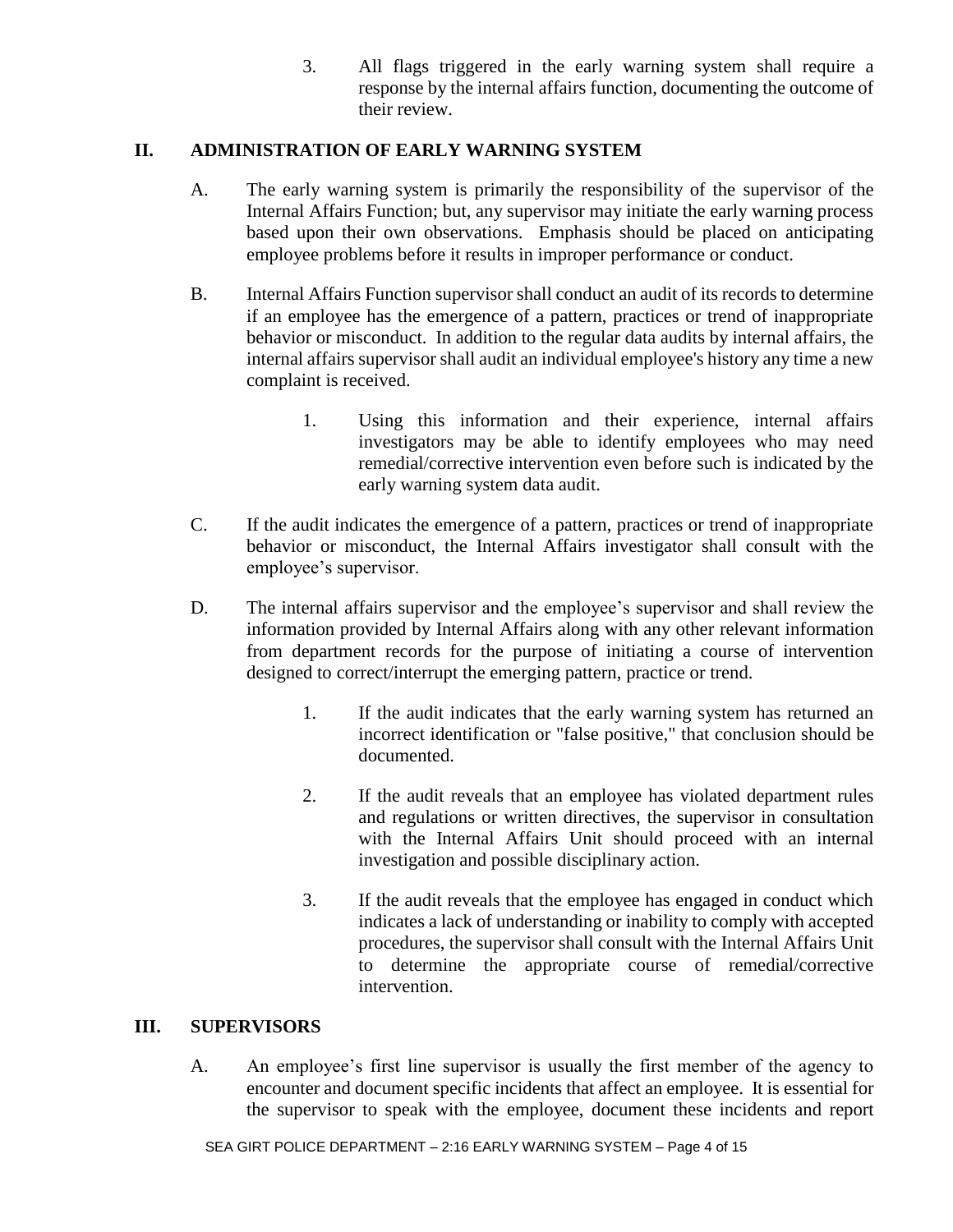findings to the next supervisor above in the chain of command or, if warranted, internal affairs supervisor/officer. The success of this program relies heavily on the first line supervisor's participation and involvement.

- B. If a supervisor has initiated remedial/corrective intervention, the internal affairs function shall be formally notified of such efforts. This information shall be documented and appropriate copies forwarded to the internal affairs unit for filing.
	- 1. No entry should be made in the employee's personnel file, unless the action results in disciplinary/corrective action.
- C. If the remedial/corrective intervention was training, documentation shall be filed in accordance with the department's written directive governing training (remedial training).
- D. Supervisors shall forward all documentation as required by department written directives established to assist in a comprehensive audit. This data shall minimally include: use of force reports, vehicle pursuit reports, and attendance records (entered in the department's attendance records system).

### **IV. COMMAND SUPERVISOR(S)**

- A. When under early warning system monitoring, the internal affairs supervisor / commander and the employee's supervisor shall meet with the employee to discuss the situation in depth to:
	- 1. Identify problems or potential problems;
	- 2. Determine short and long-term goals for improvement;
	- 3. Come to a consensus commitment on a plan for long-term improved performance;
	- 4. Advise of the monitoring process and the repercussions of future sustained transgressions.
- B. Generally, personnel should expect to remain under intensive monitoring and supervision for six (6) months when an early warning flag is triggered.
- C. Supervisor / Employee Meeting
	- 1. All supervisor / employee meetings shall be thoroughly documented in the Guardian Tracking System, which will be forwarded to the Chief of Police. The affected employee and supervisor shall meet on a regular basis, minimally monthly, to discuss progress toward the agreed upon goals and objectives.
	- 2. All regular monthly progress / status reports shall be submitted to the Chief of Police or his/her designee through the chain of command.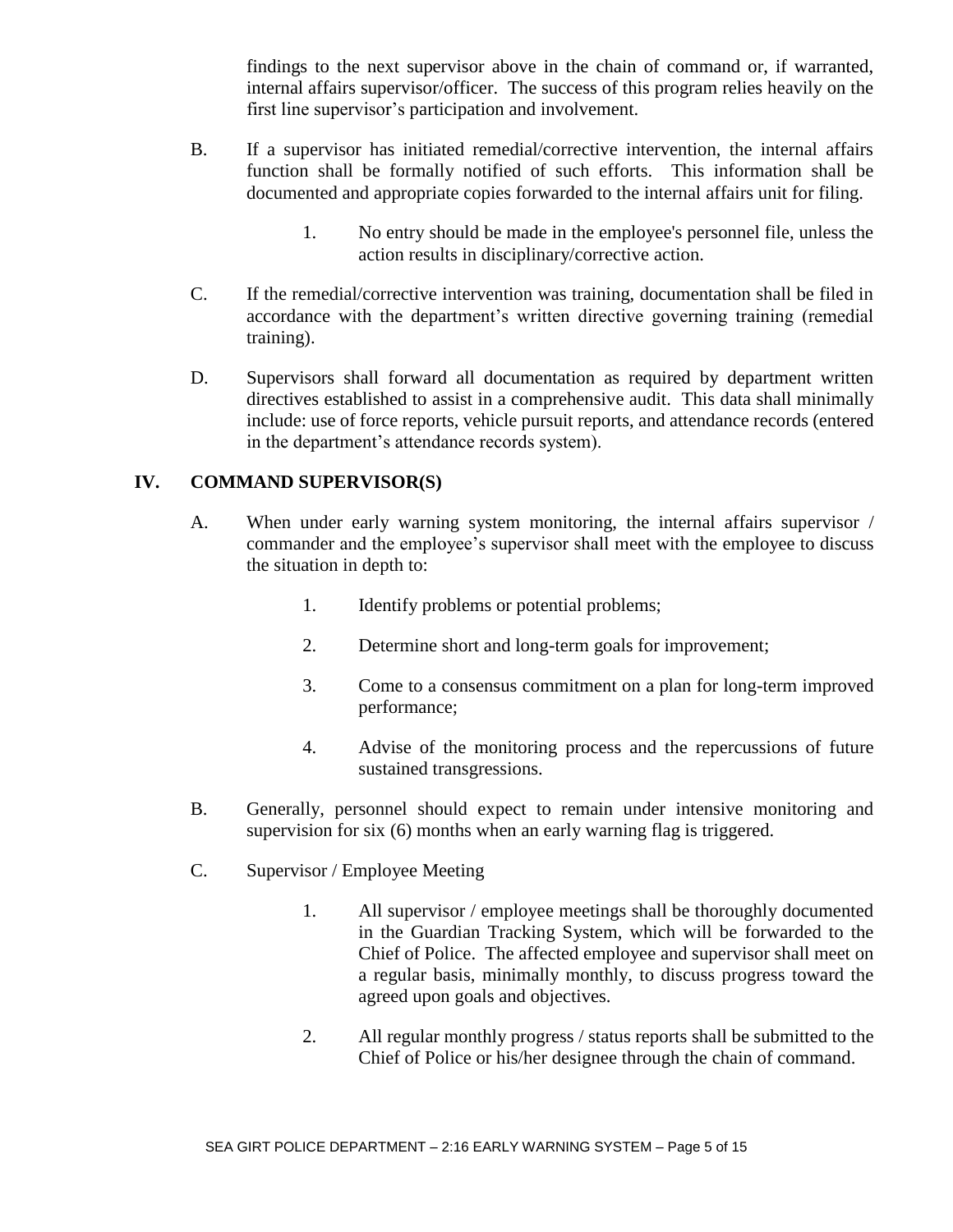3. An additional two (2) months of documented monitoring is required following removal from the early warning system. Monthly monitoring reports from the direct supervisor are required.

### **V. REMEDIAL/CORRECTIVE INTERVENTION**

- A. Supervisory personnel may initiate remedial/corrective intervention to correct behavior. Remedial/corrective intervention may include, but is not limited to:
	- 1. Training;
	- 2. Retraining;
	- 3. Counseling;
	- 4. Intensive supervision;
	- 5. Fitness for duty examination;
	- 6. Employee Assistance Program, when warranted, if available;
	- 7. Peer counseling.
- B. Internal disciplinary action, remedial/corrective intervention, and fitness for duty examinations are not mutually exclusive and should be jointly pursued if and when appropriate.
- C. When remedial/corrective intervention has been undertaken, the Chief of Police shall ensure that such actions are documented in writing. No entry should be made in the employee's personnel file, unless the action results in a sustained investigation. If the remedial/corrective intervention is a training program, attendance and successful completion of that program should be noted in the employee's training record.
- D. All reports shall be forwarded to the Chief of Police for review through the Guardian Tracking System. These reports have the same confidential status as Internal Affairs documents and are subject to the same disclosure and retention regulations and guidelines.

### **VI. Employee Responsibilities**

- A. **Duty to Identify:** When the off-duty conduct of any officer of this agency (Regular or Special Officer) causes a law enforcement response from any law enforcement agency, the officer shall identify themselves as law enforcement officers of this agency to the responding officers regardless of whether or not complaints and/or a temporary or final restraining order has been issued.
	- 1. Identification will ensure that the responding law enforcement agency may notify the involved officer's agency of the incident.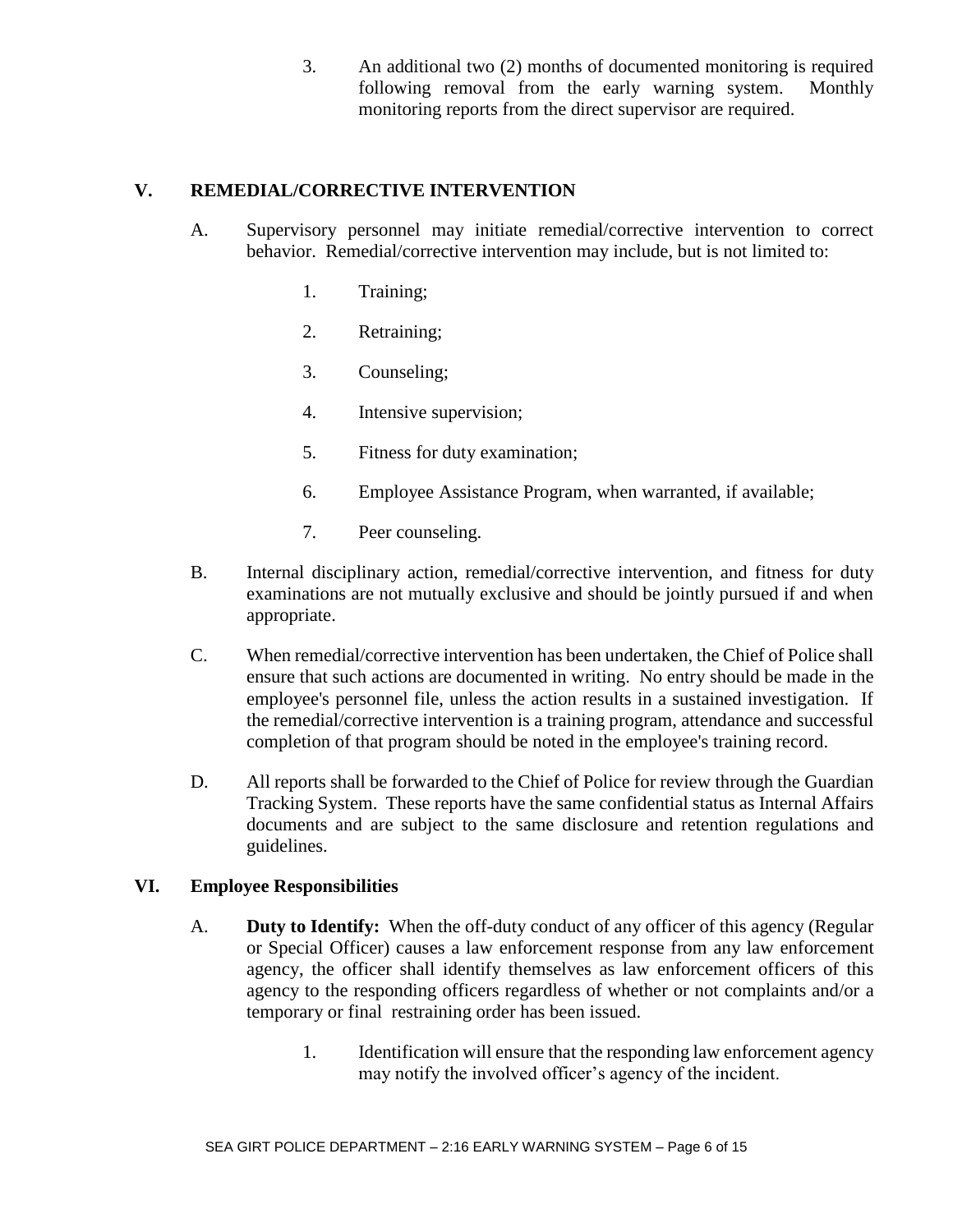- B. **Duty to Self-Report**: When the off-duty conduct of any officer of this agency (Regular or Special Officer) causes a law enforcement response from any law enforcement agency, the officer shall be required to self-report the incident to this agency. Notification shall be made regardless of whether or not complaints and/or a temporary or final restraining order has been issued.
	- 1. In incidents where a complaints and/or a temporary or final restraining order has been issued, notification shall be made to the officer in charge of the shift immediately following the incident.
	- 2. In all other cases, notification shall be made to the officer's supervisor or the internal affairs officer within 24 hours if the incident.
- C. Incidents involving an off-duty officer involved in an incident which requires the use of force or other law enforcement action, shall also be required to immediately notify the primary law enforcement agency having jurisdiction where the incident occurred. The involved officer shall make notification to the officer in charge of this agency as soon as practical.
- D. The duty to identify and the duty to self-report shall not be required in cases where the police involvement consists **ONLY** of minor traffic infractions where no injury was sustained by any party.
	- 1. Special Officers and regular officers who are serving in the probationary period of employment are required to **self-report any**  incident where their off-duty conduct requires intervention or a response by any law enforcement agency to include minor traffic infractions or traffic stops regardless of whether or not complaints have been issued.
- E. An officer's failure to make such notifications, as required by this policy, may result in departmental discipline.
- F. All off-duty incidents reported shall be recorded in the records system as well as have an entry made in the Guardian Tracking Software.

# **VII. Monmouth County Prosecutor's Office Notifications**

- A. The Monmouth County Prosecutor's Office shall be notified of all incidents where it is alleged that a law enforcement officer committed an act off domestic violence or was the victim of domestic violence, and in instances where there is off-duty contact with law enforcement agencies as a result of personal conduct, regardless of whether or not complaints and/or temporary or final restraining order has been issued.
- B. The Chief of Police or designee shall promptly notify the Monmouth County Prosecutor's Office Professional Responsibility and Bias Crime Unit by emailing: [mcpopru@mcponj.org.](mailto:mcpopru@mcponj.org)
- C. When required, notification should include the following information:
	- 1. Agency name;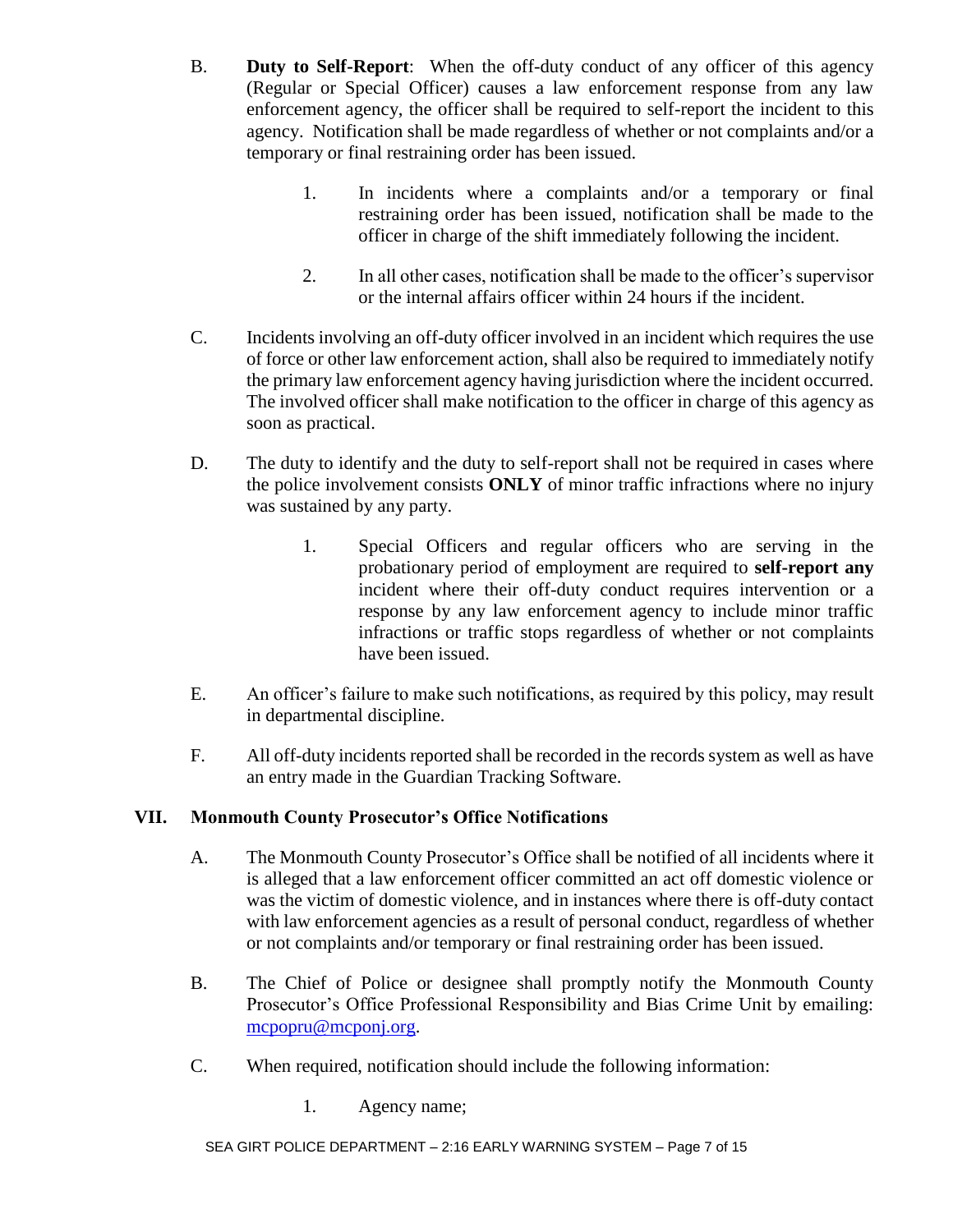- 2. Officer's name;
- 3. Victim's name, if other than officer;
- 4. Reported date/time;
- 5. Date of incident, if other than reported date/time;
- 6. Incident location, including municipality;
- 7. Assigned agency case number;
- 8. Nature of incident;
- 9. Injuries sustained by the victim;
- 10. Witness names;
- 11. Criminal complaint and/or TRO/FRO issued;
- 12. Assigned personnel, e.g. (Local law enforcement officer, internal affairs officer); and
- 13. Copies of all police reports and relevant paperwork.
- D. Emergent matters shall be reported directly to the Monmouth County Prosecutor's Office Professional Responsibility and Bias Crime Unit by calling 732-577-8700.

### E. **Fitness-for-duty Protocol**:

- 1. The Chief of Police or designee shall make notification to the Monmouth County Prosecutor's Office Professional Responsibility and Bias Crimes Unit to include, but not limited to the following:
	- a. Any time an officer is sent for a fitness for duty evaluation regardless of the reason for the evaluation;
	- b. Any time an officer is disarmed, regardless of the reason for the disarming;
	- c. Any time the early warning system results in the law enforcement officer being counseled, disciplined, sent for a fitness for duty evaluation, or disarmed; or
	- d. Any time the early warning system indicates the officer has received three (3) citizen complaints within a six (6) month period, regardless of the reason.
- 2. When a law enforcement officer has been disarmed, regardless of the reason and prior to a local law enforcement agency rearming the officer, the Monmouth County Prosecutor's Officer must be provided with a copy of the corresponding fitness-for-duty report and a written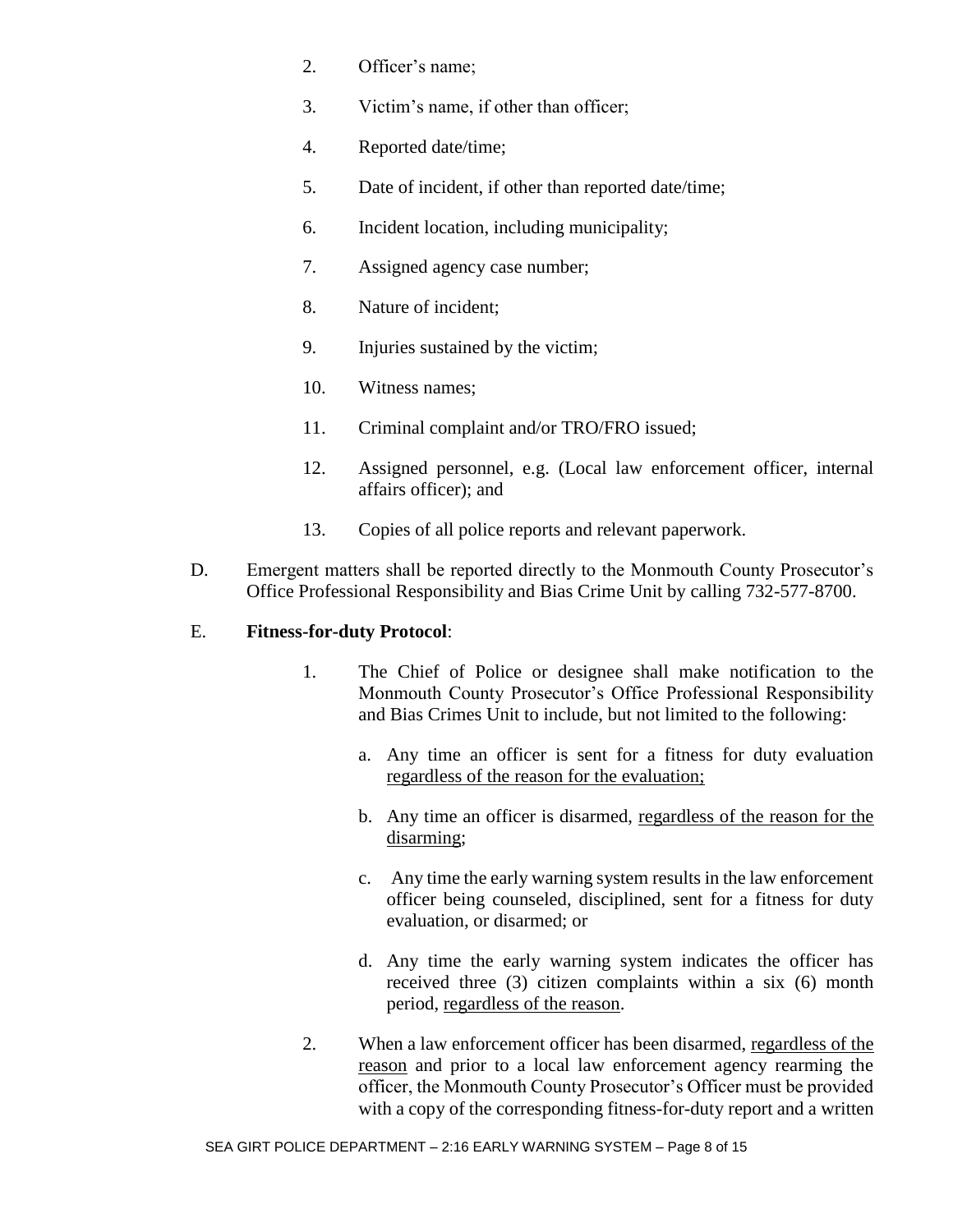plan regarding the rearming of the officer. This written plan should include whether or not the rearming will be conditional or unconditional. If it a conditional rearming, the agency must notify the Monmouth County Prosecutor's Office of all the terms of the conditional rearming, and the duration of the conditional rearming.

3. In addition, whenever this agency sends any officer for a fitness-forduty evaluation, the Chief of Police or designee is also required to submit to the physician, psychiatrist or psychologist an itemized list of documents forwarded to him/her along with the documents it submitted. A copy of this itemized list must be maintained in the agency's internal affairs file and made available to the Monmouth County Prosecutor's Office upon request.

#### F. **Annual Review of Early Warning System**

- 1. An annual review of the agency's early warning system shall be conducted in January of each year. The Chief of Police or designee shall provide a letter to the Monmouth County Prosecutor's Office documenting proof of such review. This review shall include, but not be limited to, the following:
	- a. Number of audits conducted;
	- b. Number of Employees flagged;
	- c. Number of instances where remedial/corrective action was taken;
	- d. Number of internal affairs cases opened as a result of early warning system;
	- e. Changes in number of internal affairs complaints with reference to flagged indicators and whether they have increased/decreased;
	- f. Number of notifications made to the Monmouth County Prosecutor's Office.

#### **VIII. Guardian Tracking Software**

- A. This agency will utilize [Guardian Tracking System](https://app2.guardian-tracking.com/SeaGirtNJ/Account/LogOn.mvc?ReturnUrl=%2fSeaGirtNJ) in order to manage, track, and trigger alerts with respect to the Early Warning System.
	- 1. The Guardian Tracking System is an employee behavioral monitoring and warning system. In no way, does it excuse a supervisor or any of employee from following the procedures mandated in this department's [Internal Affairs Policy.](https://powerdms.com/link/IDS/document/?id=105539)
- B. Members of this agency shall have access to the Guardian Tracking system via an assigned login and personal password. Employees who have not been issued a login are not authorized to access the system.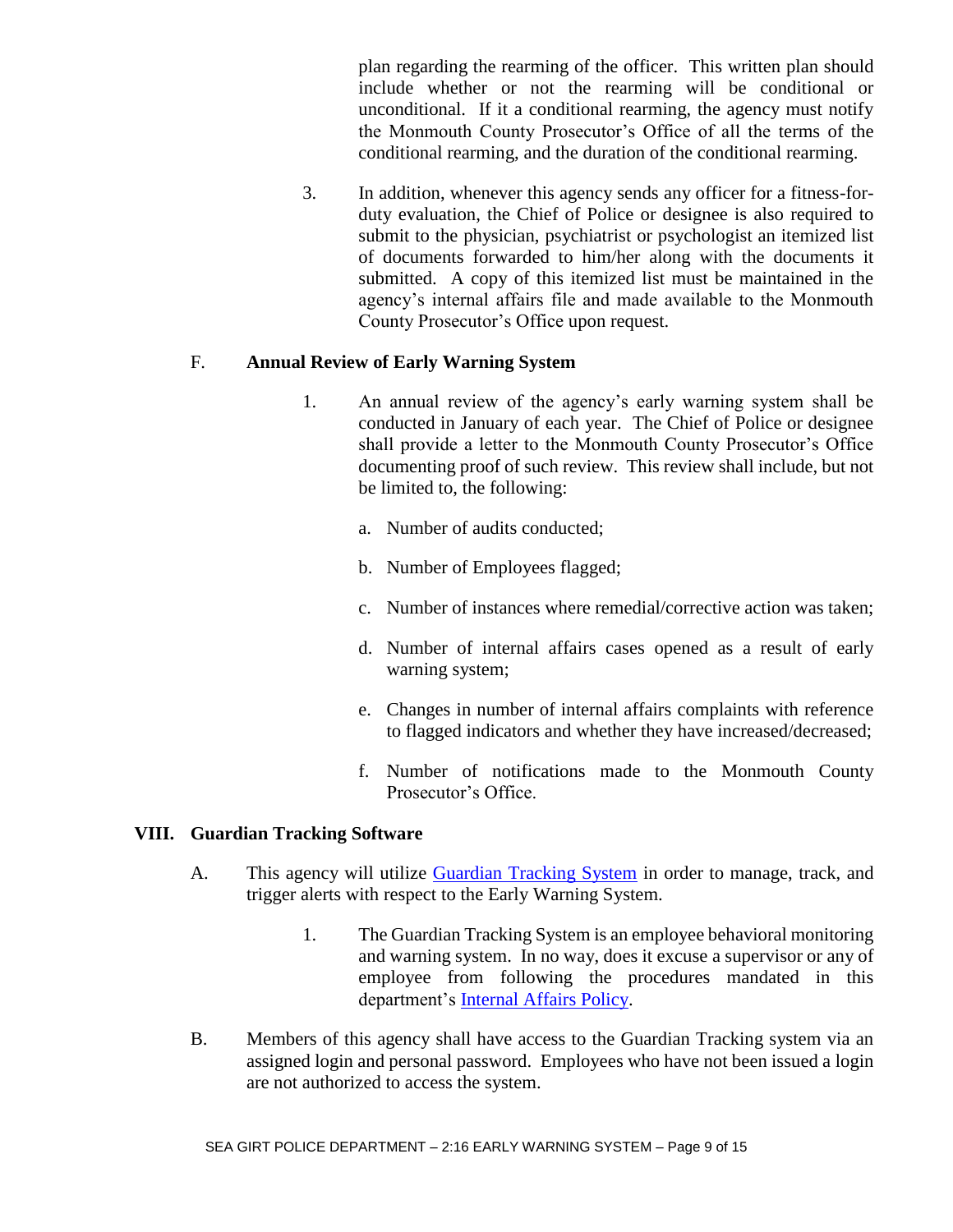- C. It is the responsibility of supervisors to enter all incidents listed below for any subordinate assigned to them. Supervisors who fail to document incidents as required by the policy may be subject to disciplinary actions.
	- 1. Some categories are available to officers who may act as a shift supervisor as times. Officers acting as a shift supervisor shall also make entries into the Guardian Tracking System where applicable.
- D. All employee-supervisor meeting shall be thoroughly documented in the Guardian Tracking System which will automatically be forwarded to the Chief of Police.
- E. Patrol Officers, and in some cases Special Officers, have the capability of recording incident of certain categories. Any category which allows entry by officers below the rank of Sergeant must be approved through the Guardian Tracking System by a supervisor prior to the incident being published.
- F. Patrol Officers, serving in the capacity of Officer in Charge of a shift, have the capability of recognizing positive performance of employees under their supervision by utilizing the Peer Recognition documentation category. Incidents of tardiness and sick time usage will also be entered by Patrol Officers serving in the capacity of OIC. Any other issues that would normally require documentation through the Guardian Tracking System and not available to Patrol Officers will be noted by the OIC in an e-mail to their sergeant. The e-mail shall contain the date, time and case number and detailed description of the incident. It shall be the sergeant's responsibility to enter the information into the Guardian Tracking System in a timely manner.
- G. Guardian Tracking will be used to assist in the employee evaluation process.
- H. Transparency is an important aspect to the Guardian Tracking system and employees will be notified through email if an entry is made regarding an incident involving them. However, in some instances it may be necessary to keep a particular incident confidential and prohibit an email notification to an employee about a particular incident. Guardian Tracking allows for the entry of confidential incidents. Confidential entries should not be routine. The confidential entries should be reserved for incidents where notification to a particular employee could jeopardize an investigation or other administrative purpose. A confidential entry should be approved by the Internal Affairs supervisor or the Chief of Police.
- I. Categories in the Guardian Tracking System will be separated into the following groups:
	- 1. Recognition / Awards
	- 2. General
	- 3. FTO (Field Training)
	- 4. Early Warning System
	- 5. Discipline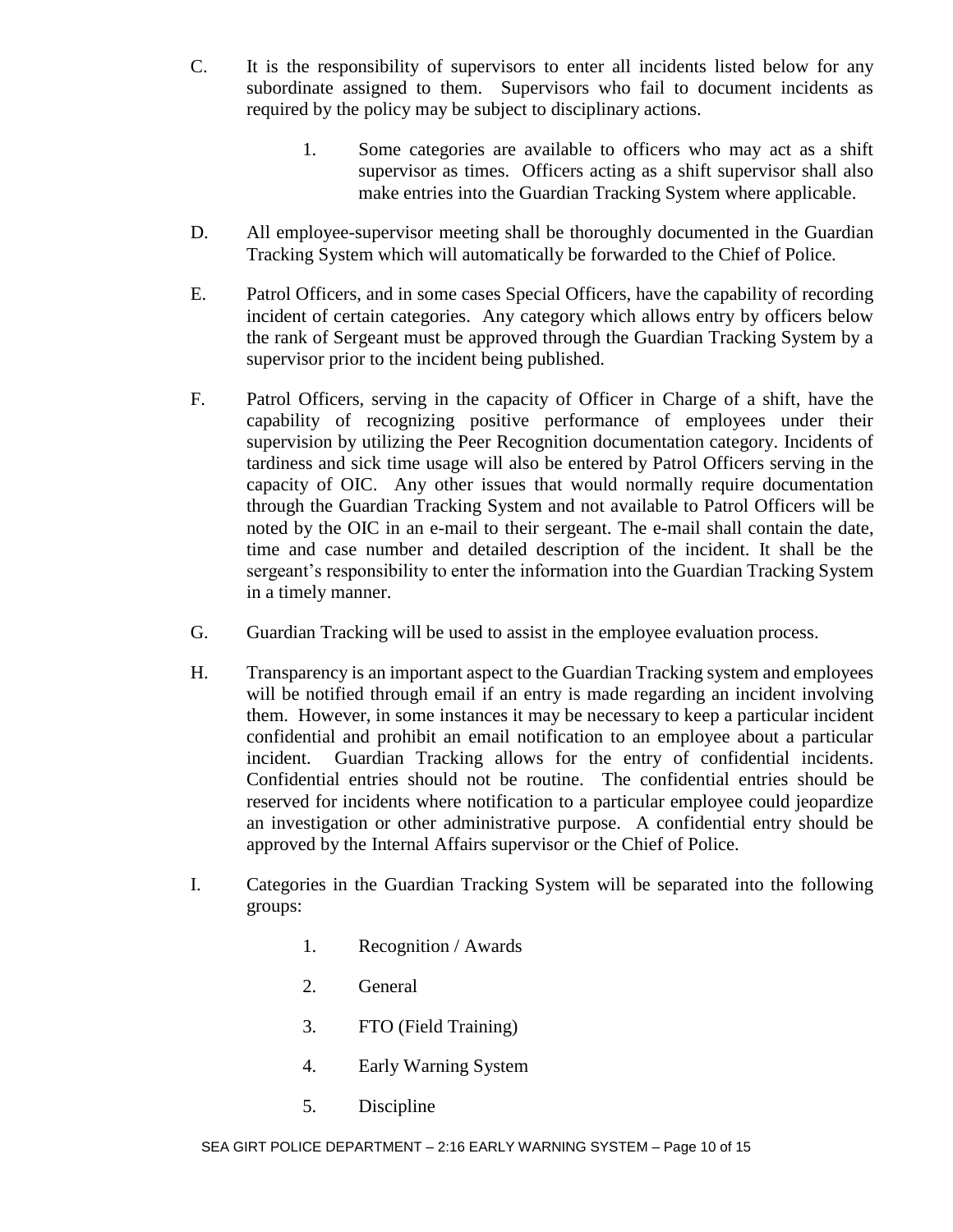- J. The following shall serve as a guide to the incident categories contained within the Guardian Tracking System:
	- 1. Academy Documentation (General) –This shall be used to document any notices, discipline, action, inaction or other incident which is documented by staff members or peers while an employee is attending basic training at a police academy.
	- 2. Administrative / Meaningful Review (General) This shall be used to track all Administrative / Meaningful Reviews required by any policy of this agency involving the actions of an employee.
	- 3. Appearance / Grooming / Dress (General) This shall be used when an employee's manner of grooming or dress is not in compliance with department policy.
	- 4. Assault on Officer Charges This shall be used when an officer charges any individual with assault on a policy officer where the employee is the victim.
	- 5. Award Nomination (Recognition / Award) This shall be use to nominate an officer or employee for an award. These nominations are for any award program to include, but not limited to: PBA, 200Club, Agency, MOCIB, or any other program.
	- 6. Borough Council Action (General) This shall be used to document any action by the Borough Council. Examples include resolutions, oaths, or other borough documentation.
	- 7. Breakup or Separation (Early Warning) This shall be used to document a break up, separation or other turbulent time an employee is involved in during a relationship.
	- 8. Civil Action (Early Warning) This category shall be used to document when an employee has any civil action brought against them.
	- 9. Commendation Notice (Recognition / Award) This shall be used for a formal commendation for the actions of an officer or employee.
	- 10. Computer Access (General) This shall be used to document granting or denying access to any of the agency computer systems or software applications. It shall also be used to document any computer access issues.
	- 11. Consent Search (Early Warning) This shall be used to document any consent search conducted by an officer.
	- 12. Counseling Notice (Discipline) This shall be used to document any counseling notice.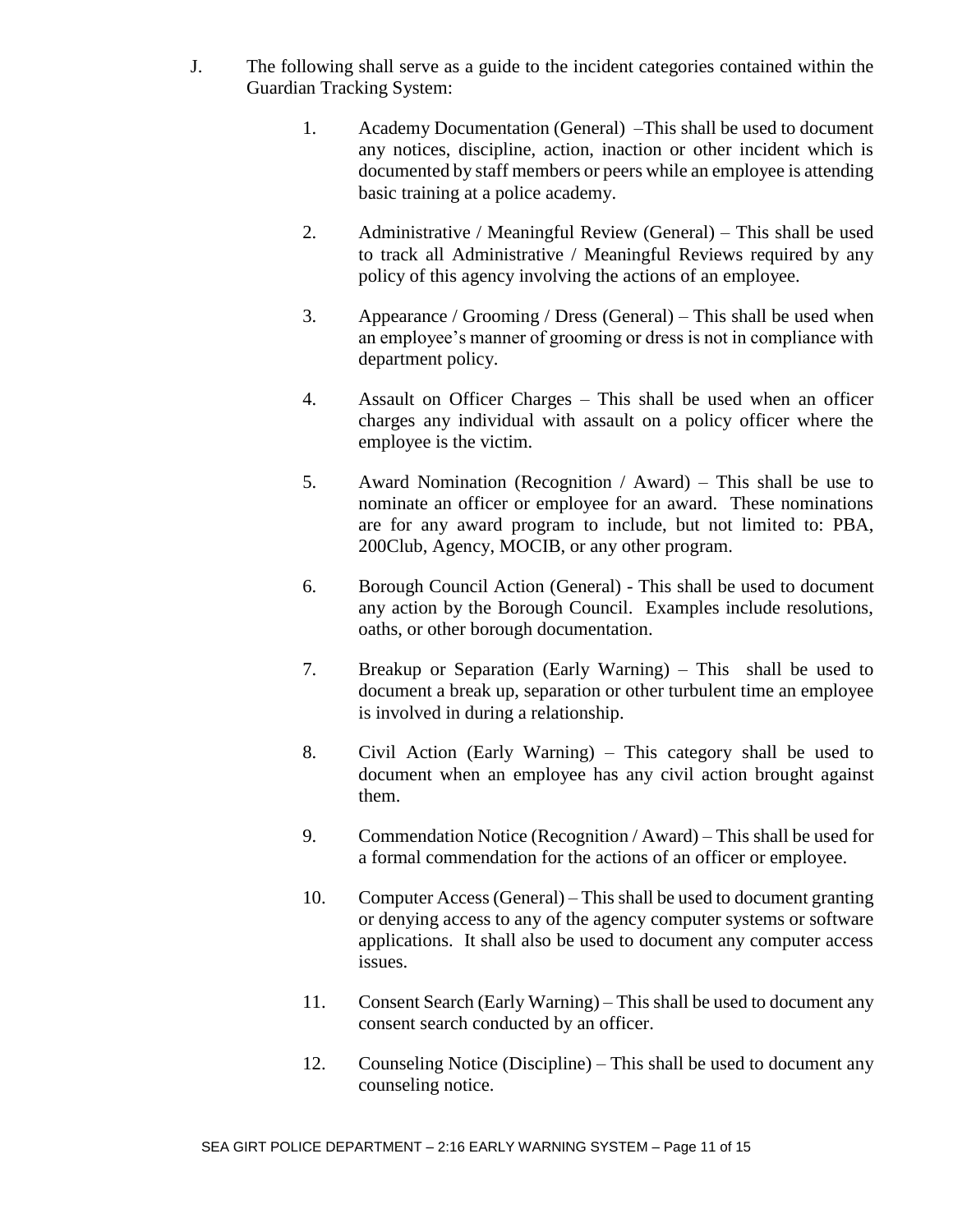- 13. Criminal Complaint (Early Warning) This shall be used any time a criminal complaint is issues against an employee.
- 14. Demeanor (Early Warning) This shall be used when an employee exhibits, or is alleged to have exhibited, behavior that constitutes poor demeanor or attitude.
- 15. Demotion (Discipline) This shall be used when an employee is demoted.
- 16. Employee Involved Crash (Early Warning) This shall be used to document any employee involved crash while on duty.
- 17. Equipment-Assigned (General) This shall be used when equipment is assigned to an employee.
- 18. Equipment-Repair/Broken (General) This shall be used to document when any assigned equipment is broken or in need of repair.
- 19. Equipment-Returned (General) This shall be used to document when assigned equipment is returned by an employee.
- 20. Evidence Suppression by Court (Early Warning) This shall be used to document when evidence is suppressed or rejected by a court.
- 21. Exceptional Performance (Recognition / Award) This shall be used when an employee takes actions that are above and beyond what is expected, but may not be worthy of an official commendation.
- 22. FTO-Daily Observation Report (FTO) This shall be used to document all daily observation reports by an FTO. The original written form shall be scanned and added to this incident entry.
- 23. FTO-Phase I (FTO) This shall be used to document beginning of Phase I of the FTO program.
- 24. FTO-Phase II (FTO) This shall be used to document beginning of Phase II of the FTO Program.
- 25. FTO-Phase III (FTO) This shall be used to document beginning of Phase III of the FTO Program.
- 26. FTO-Phase IV (FTO) This shall be used to document beginning of Phase III of the FTO Program.
- 27. Grievance (General) This shall be used to document a grievance by an employee in a collective bargaining contract.
- 28. In Custody Injury (Early Warning) This shall be used to document an injury to a person in our custody.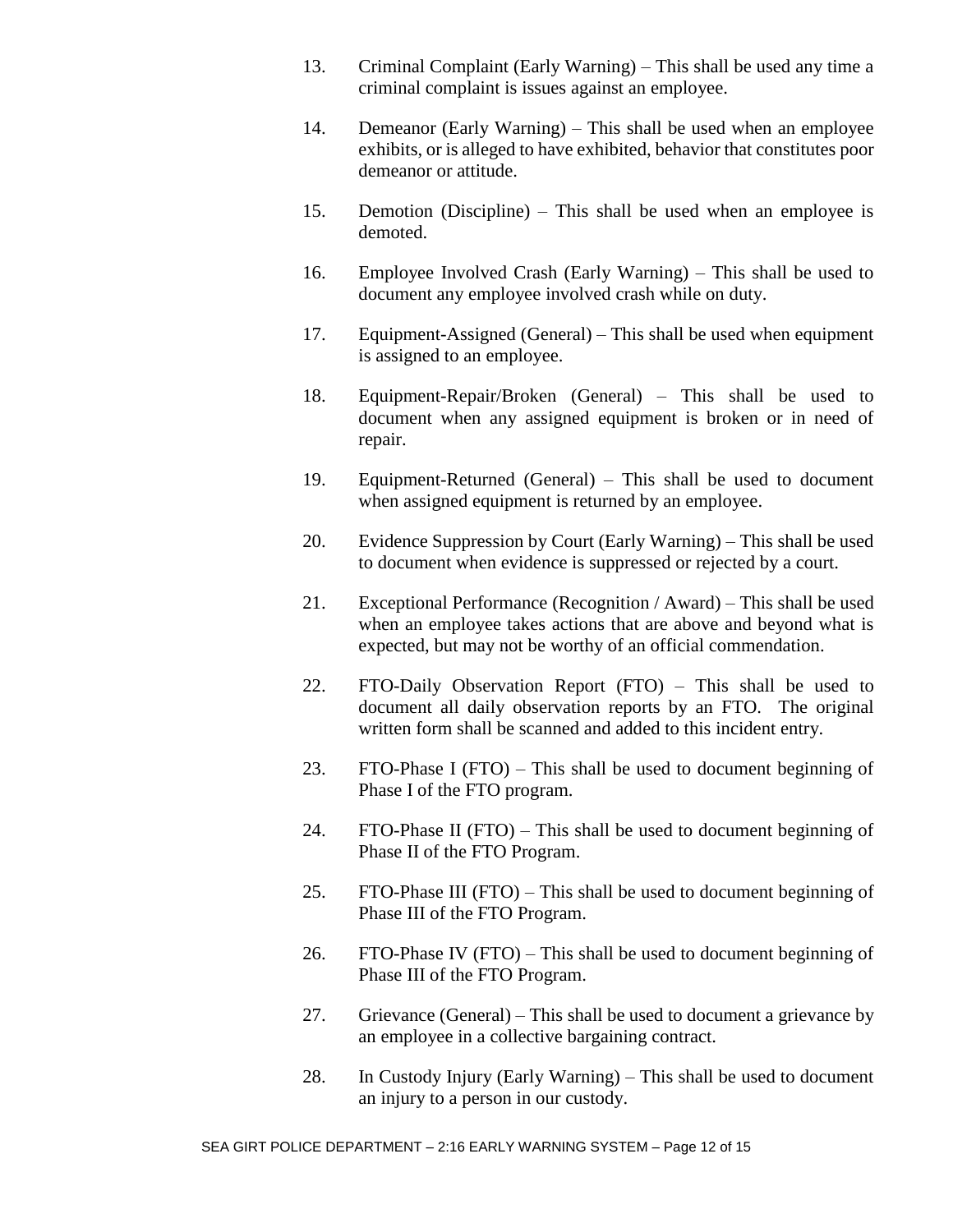- 29. Initiative (Recognition / Award) This category shall be used when an employee shows initiative in the performance of a job function.
- 30. Internal Affairs Complaint (Early Warning) This shall be used to document an internal affairs complaint received against an employee.
- 31. Job/Assignment Notification (General) This shall be used to document any job, function or other assignment given to an employee or to document issues regarding such an assignment.
- 32. Letter of Appreciation (Recognition / Award) This category shall be used to document any letter of appreciation received.
- 33. Life Saving Award (Recognition) This shall be used to document an employee receiving a lifesaving award.
- 34. MV Search (Early Warning) This shall be used to document a MV search without a warrant or based only on probable cause. This is not for consent searches which have a separate category.
- 35. Off Duty Incident (General) This shall be used to document any off duty incident.
- 36. Officer Involved DV (Early Warning) This shall be used to document when an employee in the victim or defendant in a domestic violence incident.
- 37. Officer Safety (General) This shall be used to indicate the employee's ability or inability to use basic officer safety concepts.
- 38. OJI Loss of Time (Early Warning) This shall be used to document on the job injuries which result in loss of time from the agency.
- 39. OJI No Loss of Time (Early Warning) This shall be used to document on the job injuries which do not result in the loss of time.
- 40. Performance Evaluation (General) This shall be used to document an employee's performance evaluation. Any supporting documents should be attached to the incident.
- 41. Policy Review (General) This shall be used to document when a policy is reviewed with an employee.
- 42. Policy Violation (General) This shall be used to document a policy violation.
- 43. Promotion (General) This shall be used to document a promotion within the agency.
- 44. Recognition Peer (Recognition / Award) This shall be used when an employee wishes to recognize any other employee for any action worthy of recognition.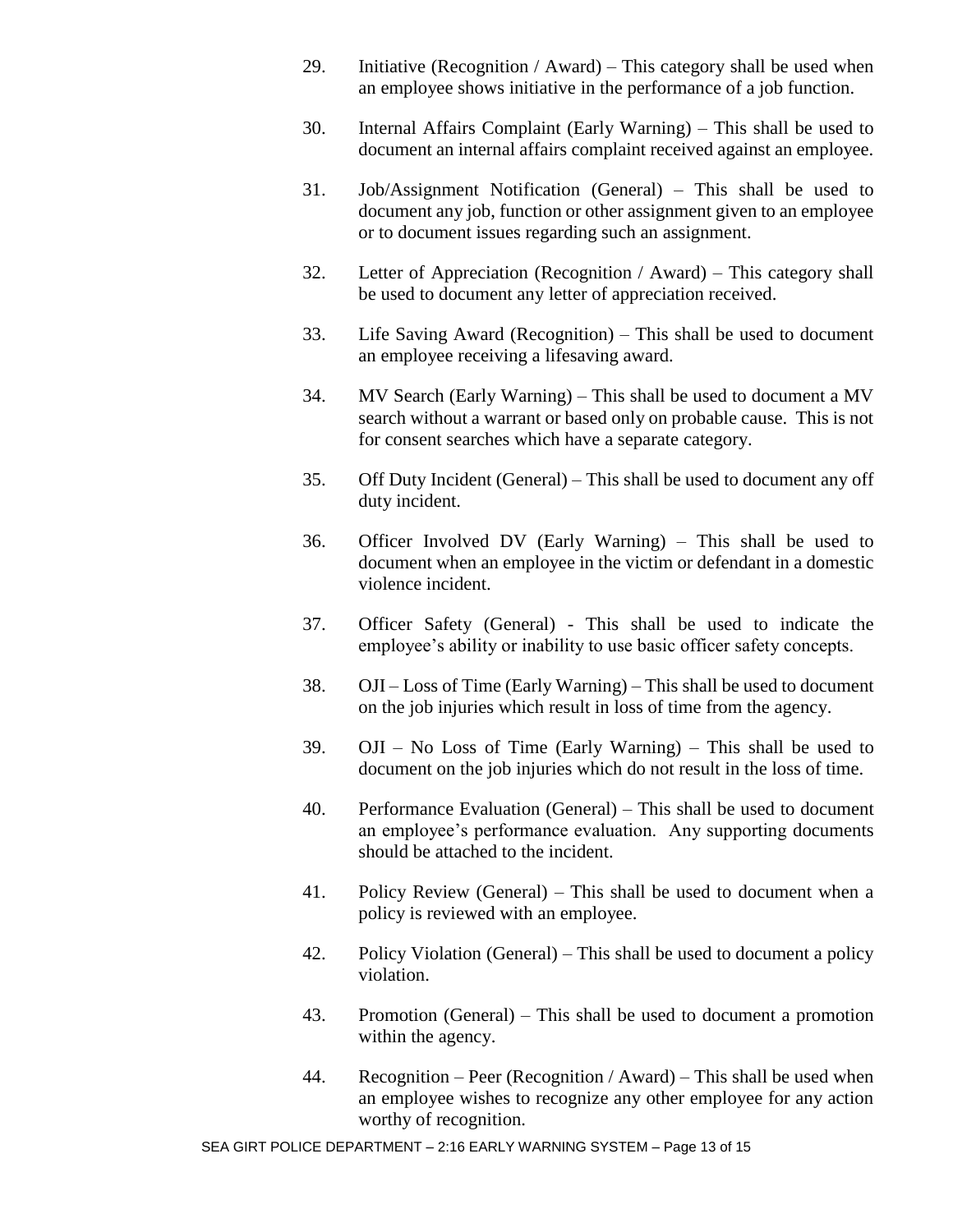- 45. Recognition Public (Recognition / Award) This shall be used when a member of the public wishes to have positive or noteworthy action of any employee noted and recognized.
- 46. Rejected Case by Prosecutor (Early Warning) This shall be used to document any case which the prosecutor rejects or unable to bring to court specifically due to an officer's actions.
- 47. Remedial Training (Discipline) This shall be used to document remedial training.
- 48. Report Writing/Prep Issue (General) This shall be used to document issues regarding report writing or case preparation.
- 49. Resisting Arrest Charges (Early Warning) This shall be used to document when an officer charges someone with resisting arrest.
- 50. Sick Day (Early Warning) This shall be used to document when an employee calls out sick for a schedules shift.
- 51. Social Media Use (General) This shall be used to document issues regarding social media usage.
- 52. Suspension (Discipline) This shall be used to document any suspension.
- 53. Tardiness-Explained (Early Warning) This shall be used whenever an employee asks another employee to remain on duty in his/her place until they can report for duty.
- 54. Tardiness-Unexcused (Early Warning) This shall be used whenever an employee reports for work, including but not limited to regular duty, off-duty work, court appearances, etc. after the time set forth by his or her schedule in accordance with department policy.
- 55. Termination (Discipline) This shall be used to document an employee termination.
- 56. Training Notification (General) This shall be used to document when an employee is notified that they are assigned or scheduled for a training event or course.
- 57. Training Request (General) This shall be used to request a training event or in-service school.
- 58. Training Verification (General) This shall be used to document and verify that a training even or course was attended and passed.
- 59. Use of Force (Early Warning) This shall be used to document when an employee is involved in a use of force incident.